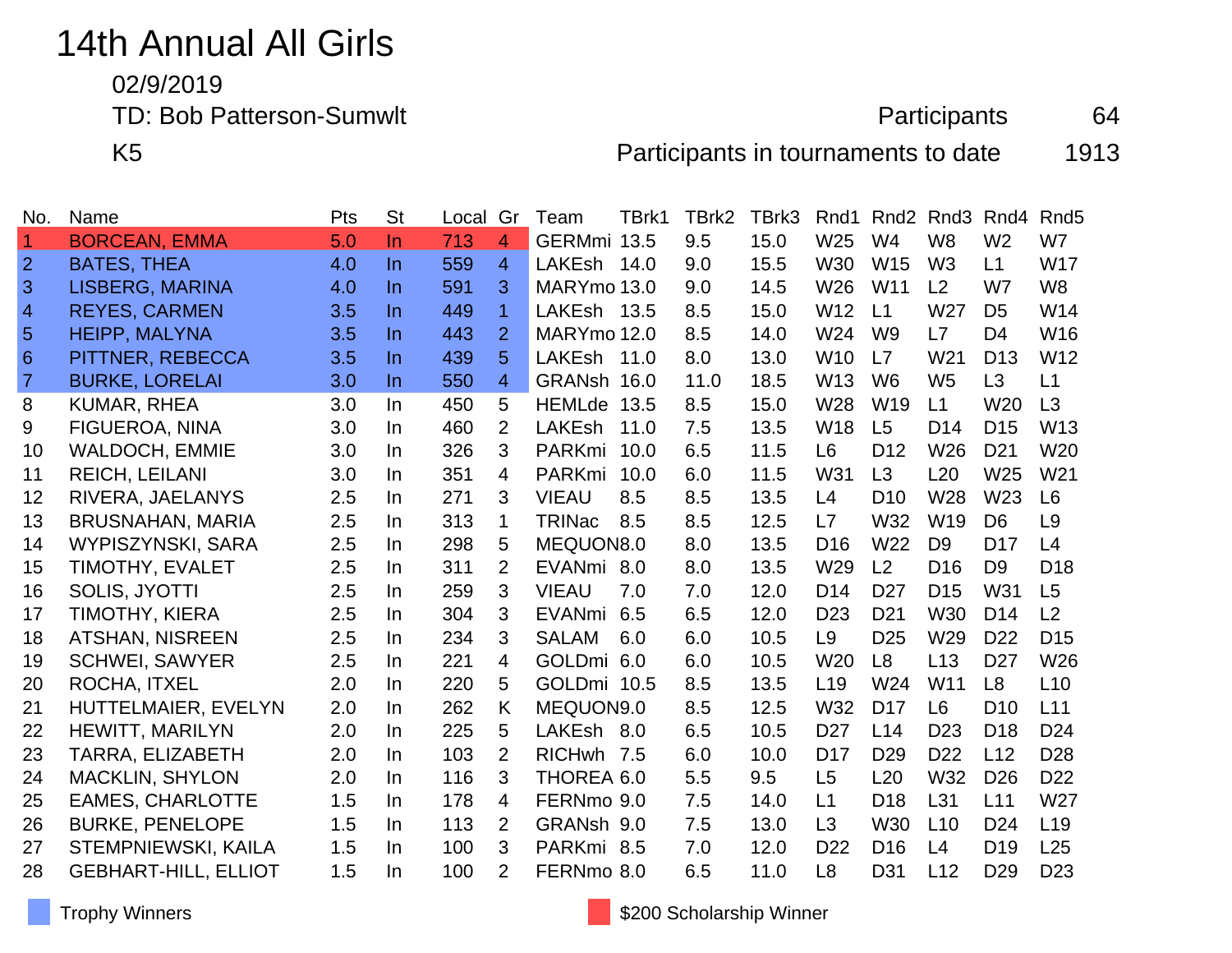| 29 TURNER, LYDIA | $1.5$ In       |          |  | 157 3 GERMmi 7.5 6.0 10.0 L15 D23 L18 D28 D30       |  |  |  |  |
|------------------|----------------|----------|--|-----------------------------------------------------|--|--|--|--|
| 30 LAVOE, ZIVA   |                | $1.5$ In |  | 100 1 FERNmo 6.0 5.5 10.0 L2 L26 L17 W32 D29        |  |  |  |  |
| 32 FRAHM, AUTUMN | $1.0 \quad$ In |          |  | 100 1 EVANmi 5.5  5.5  8.0  L21  L13  L24  L30  -X- |  |  |  |  |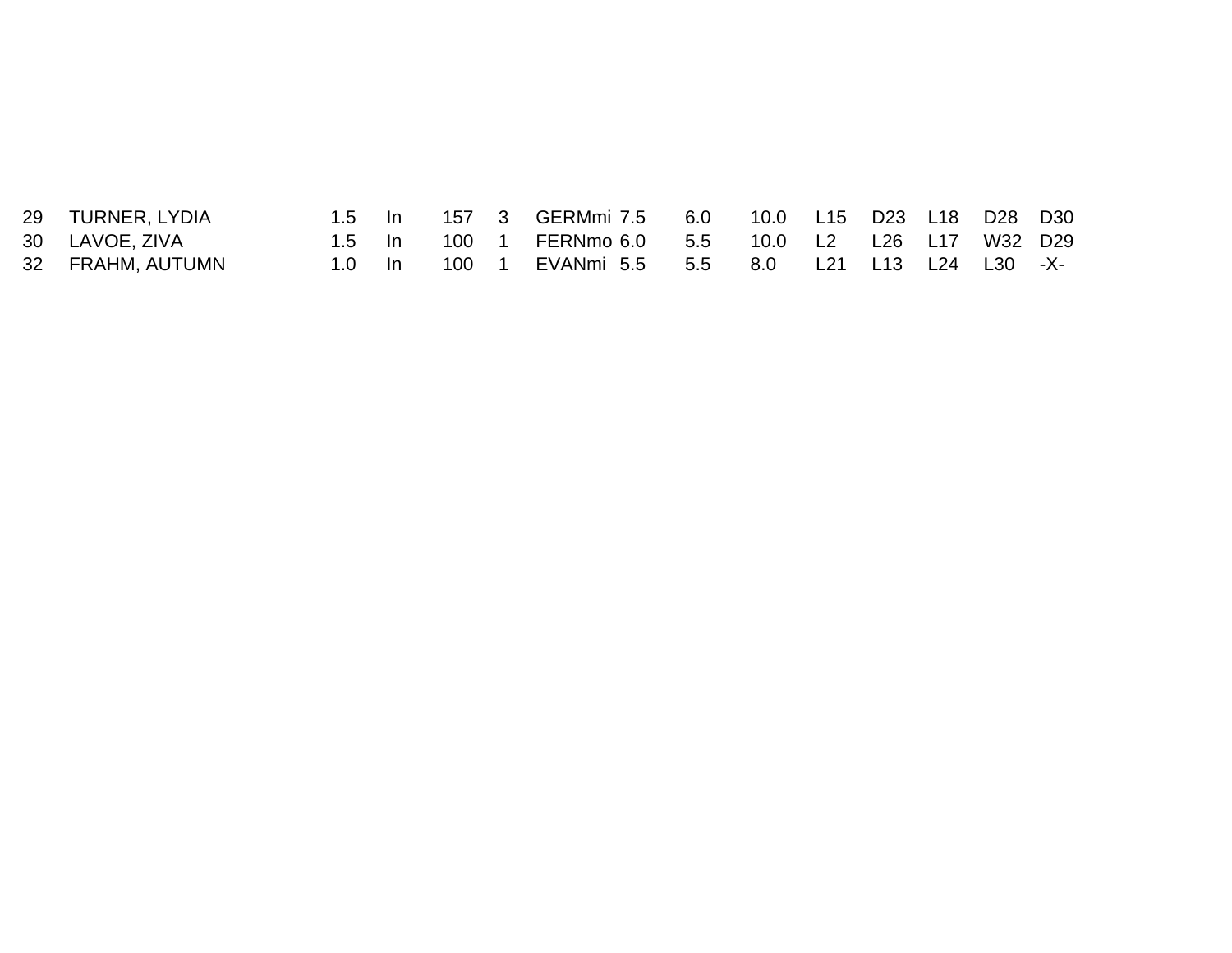### K12 Individual Standings

| No.                  | Name                   | <b>Pts</b> | <b>St</b> | Local | Gr             | Team          | TBrk1 | TBrk2 | TBrk3 | Rnd1            | Rnd <sub>2</sub> | Rnd3            | Rnd4            | Rnd <sub>5</sub> |
|----------------------|------------------------|------------|-----------|-------|----------------|---------------|-------|-------|-------|-----------------|------------------|-----------------|-----------------|------------------|
| $\blacktriangleleft$ | <b>TARRA, KATERINA</b> | 5.0        | In.       | 846   | 6              | <b>RICHwh</b> | 12.5  | 8.5   | 13.5  | W17             | W12              | W <sub>2</sub>  | W <sub>5</sub>  | W6               |
| 2                    | <b>MOORE, CHELSEA</b>  | 4.0        | In.       | 807   | 8              | <b>HILLbr</b> | 15.0  | 10.0  | 18.0  | W8              | W <sub>3</sub>   | L1              | W7              | W10              |
| 3                    | <b>BALA, VARNIKA</b>   | 4.0        | In.       | 706   | 3              | <b>GLENso</b> | 13.0  | 9.0   | 14.0  | W18             | L <sub>2</sub>   | W <sub>9</sub>  | W8              | W <sub>5</sub>   |
| $\overline{4}$       | <b>HOPKINS, GRACE</b>  | 3.5        | In.       | 718   | 9              | FERNmo 9.0    |       | 6.0   | 10.0  | W <sub>15</sub> | D7               | W <sub>20</sub> | L6              | W19              |
| 5                    | <b>BRUSNAHAN, NOEL</b> | 3.0        | In.       | 672   | 8              | TRINac        | 15.0  | 10.0  | 17.0  | W14             | W <sub>9</sub>   | W <sub>6</sub>  | L1              | L <sub>3</sub>   |
| 6                    | <b>ADDISON, DIONNA</b> | 3.0        | In.       | 715   | 8              | MORSmi 14.0   |       | 9.0   | 15.0  | W <sub>13</sub> | W19              | L <sub>5</sub>  | W4              | L1               |
| $\overline{7}$       | YAMSCHIHKOVA, ANNA     | 3.0        | In.       | 647   | 5              | ELMWbe 12.5   |       | 8.5   | 15.0  | W11             | D4               | W12             | L2              | D <sub>13</sub>  |
| 8                    | AKIMBEKOVA, DINARA     | 3.0        | In.       | 567   | 5              | <b>LAKEsh</b> | 12.5  | 8.5   | 13.0  | L2              | W11              | W21             | L <sub>3</sub>  | W16              |
| 9                    | <b>ATSHAN, YASMINE</b> | 3.0        | In.       | 549   | 6              | <b>SALAM</b>  | 10.0  | 6.0   | 10.5  | W20             | L5               | L3              | W21             | W15              |
| 10                   | NEWPORT, MATILDA       | 3.0        | In.       | 537   | 6              | LAKEsh 9.5    |       | 5.5   | 10.5  | L12             | W17              | W19             | W15             | L <sub>2</sub>   |
| 11                   | <b>HARRIS, ARIONNA</b> | 3.0        | In.       | 457   | 8              | MORSmi 8.0    |       | 5.0   | 8.0   | L7              | L <sub>8</sub>   | -B-             | W <sub>19</sub> | W20              |
| 12                   | <b>JACKS, ISABELLE</b> | 2.5        | In.       | 615   | 4              | GRANsh 8.0    |       | 8.0   | 13.5  | W <sub>10</sub> | L1               | L7              | D <sub>14</sub> | W21              |
| 13                   | <b>OLSON, INGRID</b>   | 2.5        | In.       | 523   | $\overline{4}$ | GOLDmi 6.0    |       | 6.0   | 10.0  | L <sub>6</sub>  | L16              | W17             | W18             | D7               |
| 14                   | <b>BONSU, TIKEYRA</b>  | 2.5        | In.       | 355   | 6              | MORSmi 5.5    |       | 5.5   | 8.5   | L <sub>5</sub>  | L15              | W18             | D <sub>12</sub> | -B-              |
| 15                   | <b>BOHN, LEONA</b>     | 2.0        | In.       | 528   | 10             | <b>VINCmi</b> | 10.0  | 8.0   | 13.5  | L4              | W14              | W <sub>16</sub> | L10             | L <sub>9</sub>   |
| 16                   | <b>BRUSNAHAN, JOY</b>  | 2.0        | In.       | 397   | 6              | TRINac        | 6.5   | 5.5   | 9.5   | L <sub>19</sub> | W13              | L15             | W <sub>20</sub> | L <sub>8</sub>   |
| 17                   | <b>BANKS, COUTIJAH</b> | 1.5        | In.       | 132   | 8              | MORSmi 6.5    |       | 6.5   | 11.5  | L1              | L10              | L13             | -B-             | D <sub>18</sub>  |
| 18                   | <b>LEBRON, MELODY</b>  | 1.5        | In.       | 149   | 8              | <b>UNITmi</b> | 5.5   | 5.5   | 9.5   | L <sub>3</sub>  | -B-              | L14             | L13             | D <sub>17</sub>  |
| 19                   | SILVERYRA, CLAUDIA     | 1.0        | In.       | 531   | 8              | <b>UNITmi</b> | 10.5  | 8.5   | 14.0  | W <sub>16</sub> | L <sub>6</sub>   | L10             | L11             | L4               |
| 20                   | <b>BRUNOW, MARISSA</b> | 1.0        | In.       | 541   | 3              | <b>MCKIwa</b> | 8.0   | 7.5   | 11.5  | L <sub>9</sub>  | W <sub>21</sub>  | L4              | L <sub>16</sub> | L11              |
| 21                   | ANDERSON, DANIELLE     | 1.0        | In.       | 100   | 8              | MORSmi 6.5    |       | 6.5   | 9.5   | -B-             | L20              | L <sub>8</sub>  | L <sub>9</sub>  | L12              |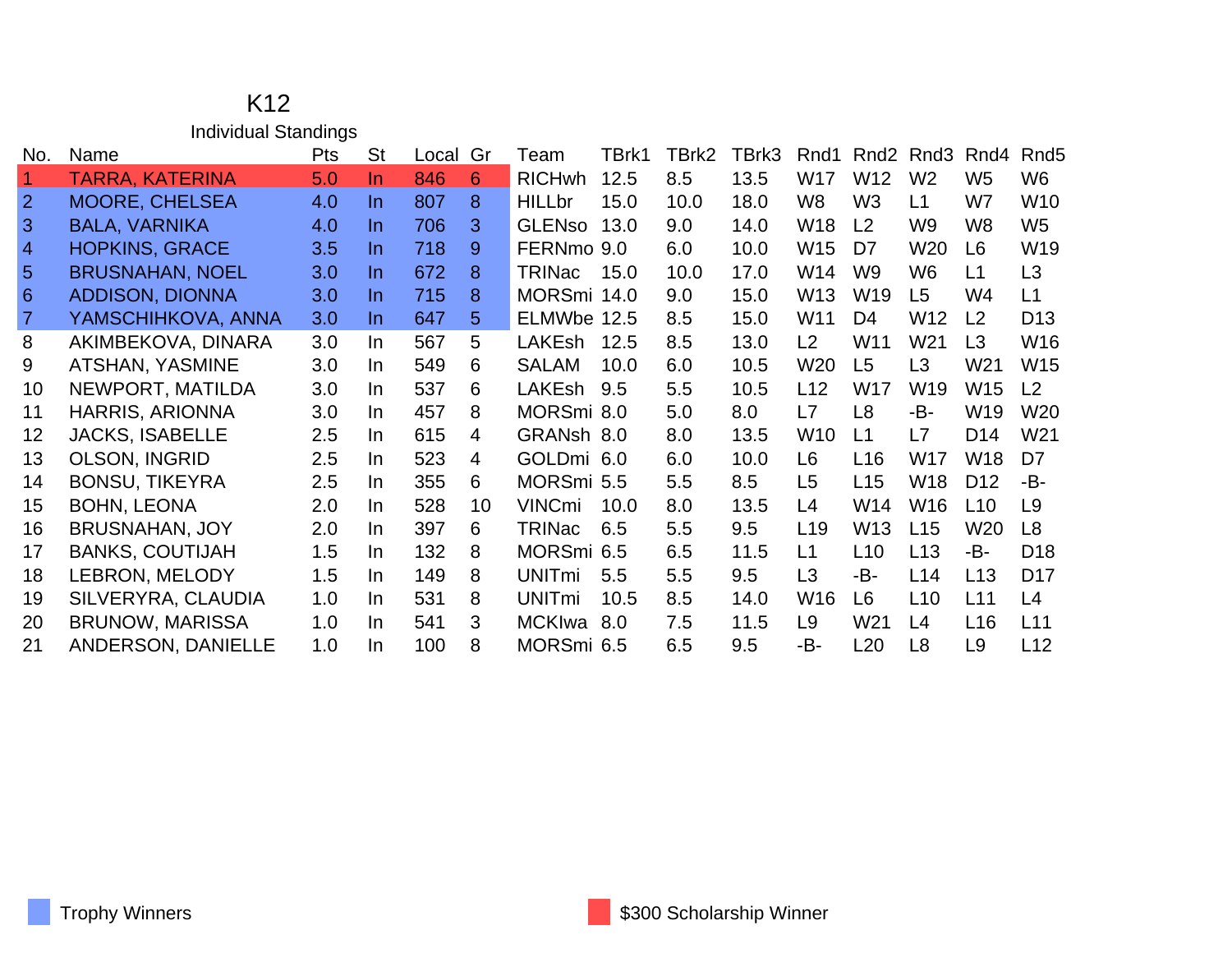|                 | Open.CSV                    |            |           |       |                |               |       |     |             |                 |                |                 |                |                 |
|-----------------|-----------------------------|------------|-----------|-------|----------------|---------------|-------|-----|-------------|-----------------|----------------|-----------------|----------------|-----------------|
|                 | <b>Individual Standings</b> |            |           |       |                |               |       |     |             |                 |                |                 |                |                 |
| No.             | Name                        | <b>Pts</b> | <b>St</b> | Local | Gr             | ⊺eam          | TBrk1 |     | TBrk2 TBrk3 | Rnd1            |                |                 | Rnd2 Rnd3 Rnd4 | Rnd5            |
| $\vert$ 1       | <b>BHATIA, SIMRAN</b>       | 4.5        | In.       | 1432  |                | KOHLER 13.0   |       | 9.0 | 13.5        | W <sub>11</sub> | W8             | W <sub>3</sub>  | W <sub>2</sub> | D <sub>4</sub>  |
| $\overline{2}$  | <b>KAUR, ARADH</b>          | 4.0        | In.       | 1393  | 3              | <b>USM</b>    | 12.5  | 8.0 | 14.0        | W7              | W9             | W4              | L1             | W <sub>5</sub>  |
| $\overline{3}$  | <b>KAUR, JIND</b>           | 4.0        | In.       | 1208  | 3              | <b>USM</b>    | 9.5   | 5.0 | 10.0        | W <sub>8</sub>  | W11            | L1              | W6             | W7              |
| $\overline{4}$  | <b>WEBER, MADDIE</b>        | 3.5        | In.       | 1589  | 9              | MEQUON13.5    |       | 9.0 | 15.0        | <b>W10</b>      | W <sub>6</sub> | L <sub>2</sub>  | W <sub>5</sub> | D <sub>1</sub>  |
| $5\overline{)}$ | LAVOE, ZION                 | 3.0        | In.       | 1017  | 5              | FERNmo 10.5   |       | 6.5 | 12.0        | W9              | <b>W10</b>     | W7              | L4             | L <sub>2</sub>  |
| 6               | <b>MOLINA, LEXAURA</b>      | 2.5        | $\ln$     | 817   | $\overline{7}$ | <b>UNITmi</b> | 5.5   | 5.5 | 9.5         | -B-             | L4             | W <sub>11</sub> | L3             | D <sub>10</sub> |
| $\overline{7}$  | <b>SHEETS, ADELINE</b>      | 2.0        | In.       | 865   | $\overline{4}$ | MARYmo 8.5    |       | 8.5 | 12.5        | L2              | -B-            | L <sub>5</sub>  | W <sub>8</sub> | L3              |
| 8               | <b>JONES, RUTHIE</b>        | 2.0        | In.       | 842   | 8              | <b>HOME</b>   | 7.0   | 7.0 | 11.5        | L3              | L1             | W <sub>10</sub> | L7             | -B-             |
| 9               | <b>FLINT, KATE</b>          | 2.0        | In.       | 809   | 5              | <b>MCKIwa</b> | 5.0   | 5.0 | 9.0         | L <sub>5</sub>  | L <sub>2</sub> | -B-             | L10            | W11             |
| 10              | CHEN, CHLOE                 | 1.5        | In        | 857   | 4              | MEQUON8.0     |       | 6.5 | 11.5        | L4              | L <sub>5</sub> | L <sub>8</sub>  | W9             | D <sub>6</sub>  |
| 11              | VALENZUELA, ARIANNA         | 1.0        | In        | 796   | 8              | GOLDmi 7.5    |       | 7.5 | 12.0        | L1              | L <sub>3</sub> | L <sub>6</sub>  | -B-            | L9              |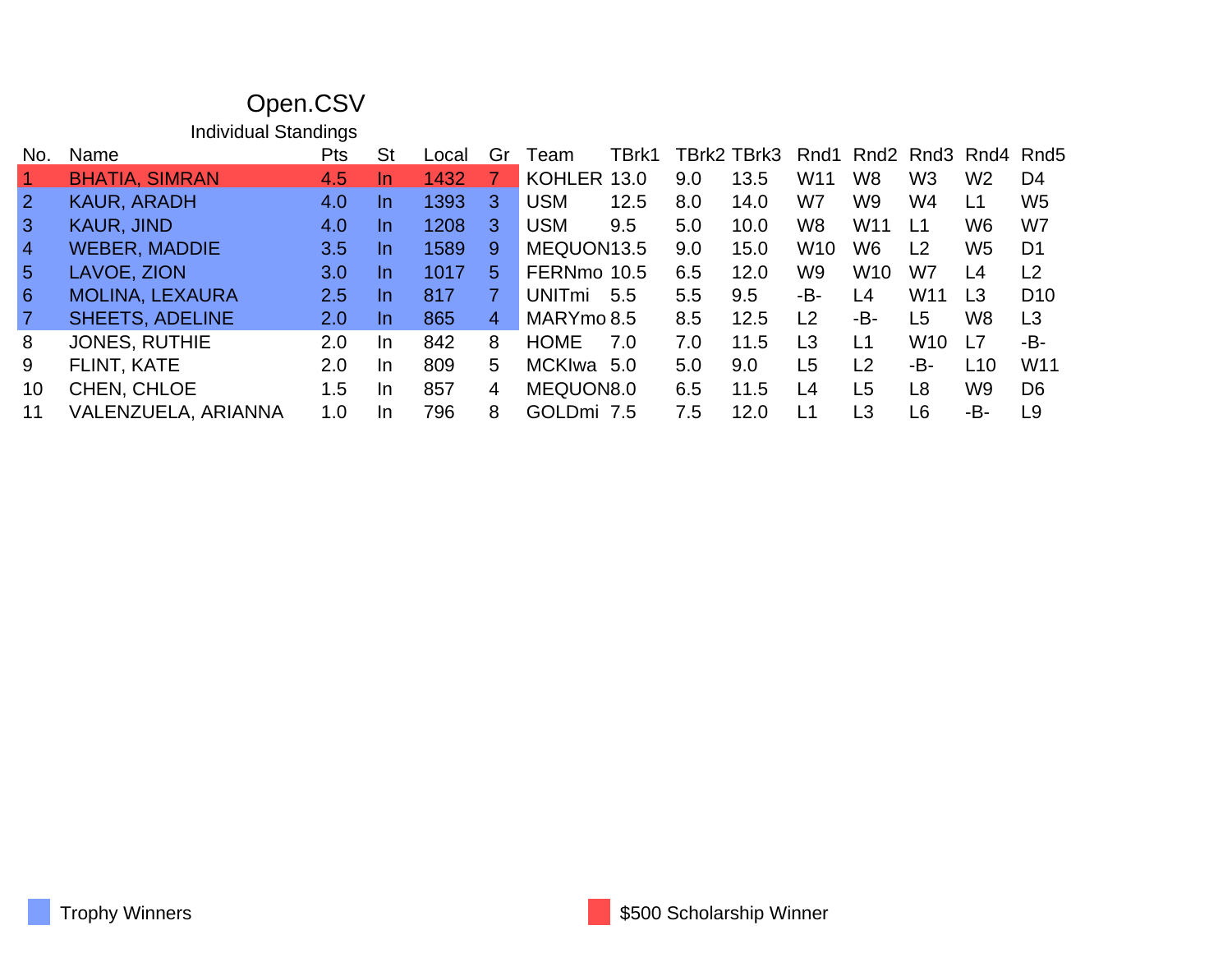### K5 Team Standings

| Plc             | Name (Players: Top 4 used)                                     | Score | Med  | Solk | SBx2 | Cum  |
|-----------------|----------------------------------------------------------------|-------|------|------|------|------|
| $\overline{1}$  | LAKE Country Academy, Sheboygan (6)                            | 14.0  | 33.0 | 57.0 | 70.0 | 41.5 |
|                 | BATES, THEA (4.0,559)                                          |       |      |      |      |      |
|                 | REYES, CARMEN (3.5,449)                                        |       |      |      |      |      |
|                 | PITTNER, REBECCA (3.5,439)                                     |       |      |      |      |      |
|                 | FIGUEROA, NINA (3.0,460)                                       |       |      |      |      |      |
| $\overline{2}$  | Parkside School for the Arts, M (3)                            | 7.5   | 19.5 | 35.0 | 29.5 | 20.5 |
|                 | WALDOCH, EMMIE (3.0,326)                                       |       |      |      |      |      |
|                 | REICH, LEILANI (3.0,351)                                       |       |      |      |      |      |
|                 | STEMPNIEWSKI, KAILA (1.5,100)                                  |       |      |      |      |      |
| $\mathbf{3}$    | Maryland Ave Montesori School, (2)                             | 7.5   | 17.5 | 28.5 | 39.5 | 23.0 |
|                 | LISBERG, MARINA (4.0,591)                                      |       |      |      |      |      |
| 4               | HEIPP, MALYNA (3.5,443)<br>MILWAUKEE GERMAN IMERSION, MILW (2) | 6.5   | 15.5 | 25.0 | 35.0 | 18.5 |
|                 | BORCEAN, EMMA (5.0,713)                                        |       |      |      |      |      |
|                 | <b>TURNER, LYDIA (1.5,157)</b>                                 |       |      |      |      |      |
| $5\phantom{.0}$ | Evangel Assembly of God Chess C (3)                            | 6.0   | 20.0 | 33.5 | 20.5 | 16.5 |
|                 | TIMOTHY, EVALET (2.5,311)                                      |       |      |      |      |      |
|                 | <b>TIMOTHY, KIERA (2.5,304)</b>                                |       |      |      |      |      |
|                 | FRAHM, AUTUMN (1.0,100)                                        |       |      |      |      |      |
| 6               | Vieau Elementary School (2)                                    | 5.0   | 15.5 | 25.5 | 20.5 | 15.0 |
|                 | RIVERA, JAELANYS (2.5,271)                                     |       |      |      |      |      |
|                 | SOLIS, JYOTTI (2.5,259)                                        |       |      |      |      |      |
| $\overline{7}$  | FERNWOOD MONTESORI, Milwaukee (3)                              | 4.5   | 19.5 | 35.0 | 13.5 | 9.0  |
|                 | EAMES, CHARLOTTE (1.5,178)                                     |       |      |      |      |      |
|                 | GEBHART-HILL, ELLIOT (1.5,100)                                 |       |      |      |      |      |
|                 | LAVOE, ZIVA (1.5,100)                                          |       |      |      |      |      |
| 8               | Grant Elementary, Sheboygan (2)                                | 4.5   | 18.5 | 31.5 | 24.0 | 17.0 |
|                 | BURKE, LORELAI (3.0,550)                                       |       |      |      |      |      |
|                 | BURKE, PENELOPE (1.5,113)                                      |       |      |      |      |      |
| 9               | MEQUON SCHOLASTIC CHESS CLUBS, (2)                             | 4.5   | 16.5 | 26.0 | 18.5 | 17.0 |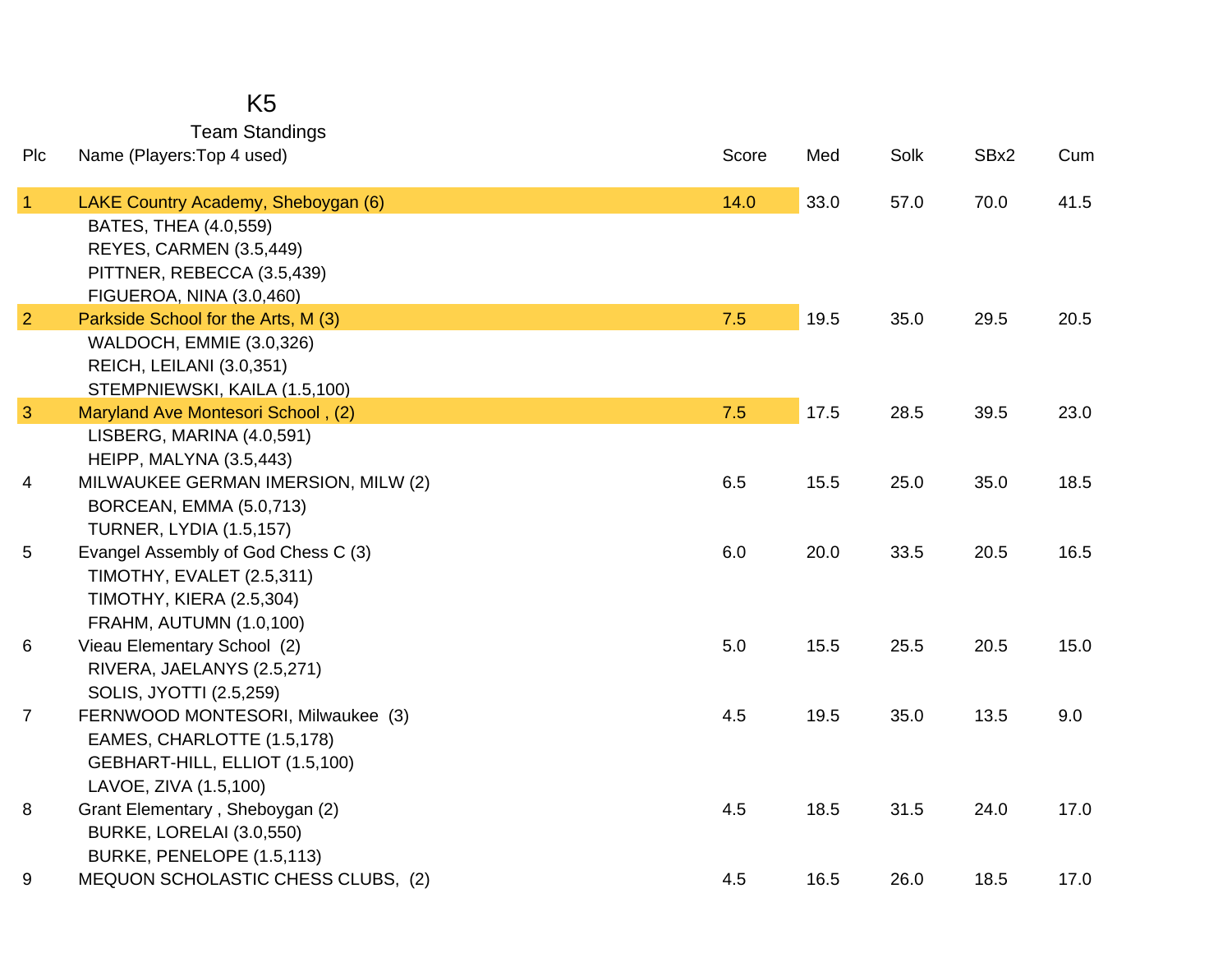| 14.0<br>24.0<br>18.5 |
|----------------------|
|                      |
|                      |
|                      |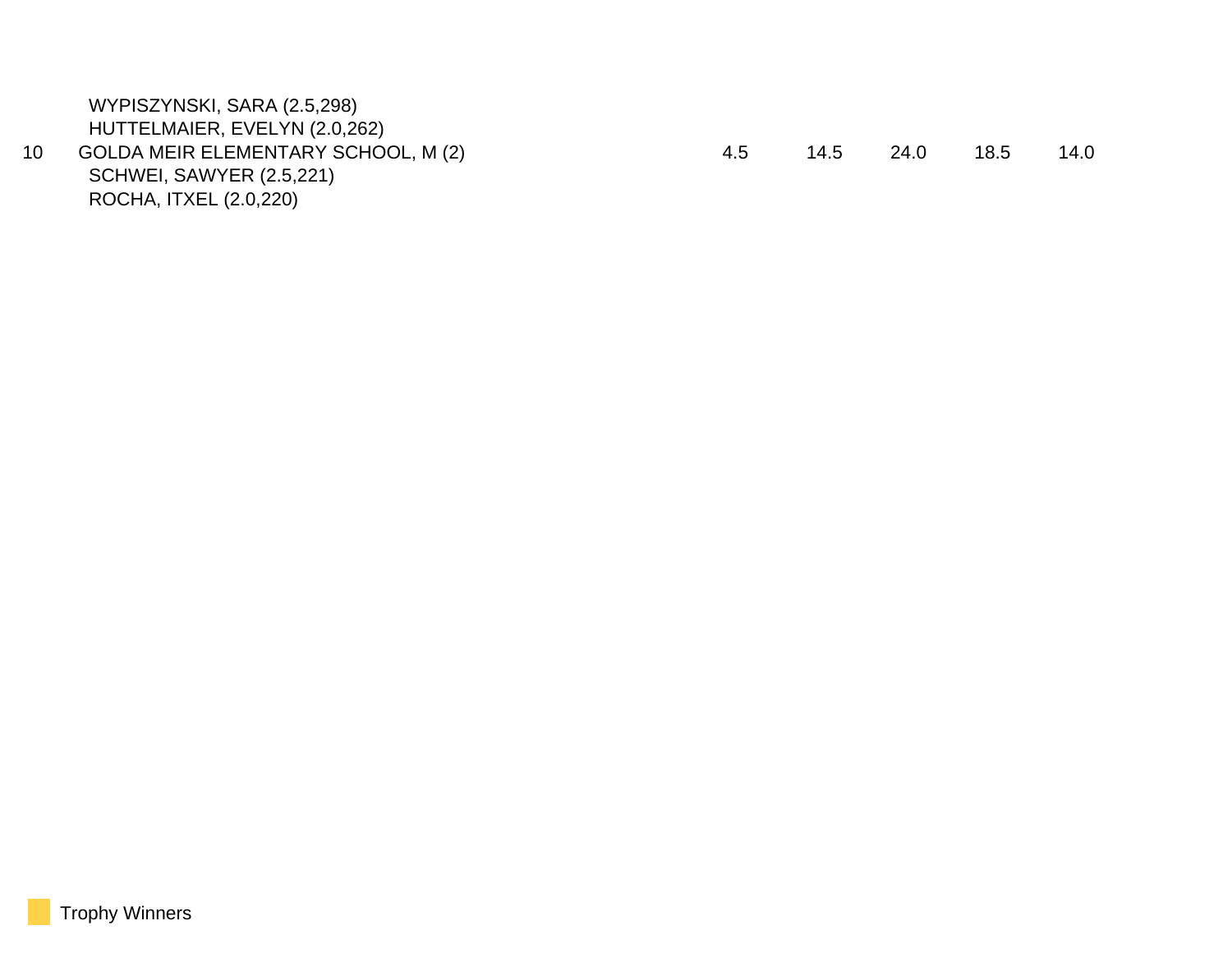#### K12 Team Standings

| Name (Players: Top 4 used)                                                                                                                              | Score                                                   | Med  | Solk | SBx2 | Cum  |
|---------------------------------------------------------------------------------------------------------------------------------------------------------|---------------------------------------------------------|------|------|------|------|
| Milwaukee Morse Middle School, (5)                                                                                                                      | 10.0                                                    | 26.0 | 43.0 | 23.5 | 21.5 |
| HARRIS, ARIONNA (3.0,457)<br><b>BONSU, TIKEYRA (2.5,355)</b><br>BANKS, COUTIJAH (1.5,132)                                                               |                                                         |      |      |      |      |
| LAKE Country Academy, Sheboygan (2)<br>AKIMBEKOVA, DINARA (3.0,567)                                                                                     | 6.0                                                     | 14.0 | 23.5 | 18.0 | 17.0 |
| <b>TRINITY ACADEMY, Peawaukee (2)</b>                                                                                                                   | 5.0                                                     | 15.5 | 26.5 | 23.0 | 18.0 |
| BRUSNAHAN, NOEL (3.0,672)<br><b>BRUSNAHAN, JOY (2.0,397)</b><br>UNITED COMMUNITY CENTER (2)<br>LEBRON, MELODY (1.5,149)<br>SILVERYRA, CLAUDIA (1.0,531) | 2.5                                                     | 14.0 | 23.5 | 5.0  | 8.5  |
|                                                                                                                                                         | ADDISON, DIONNA (3.0,715)<br>NEWPORT, MATILDA (3.0,537) |      |      |      |      |